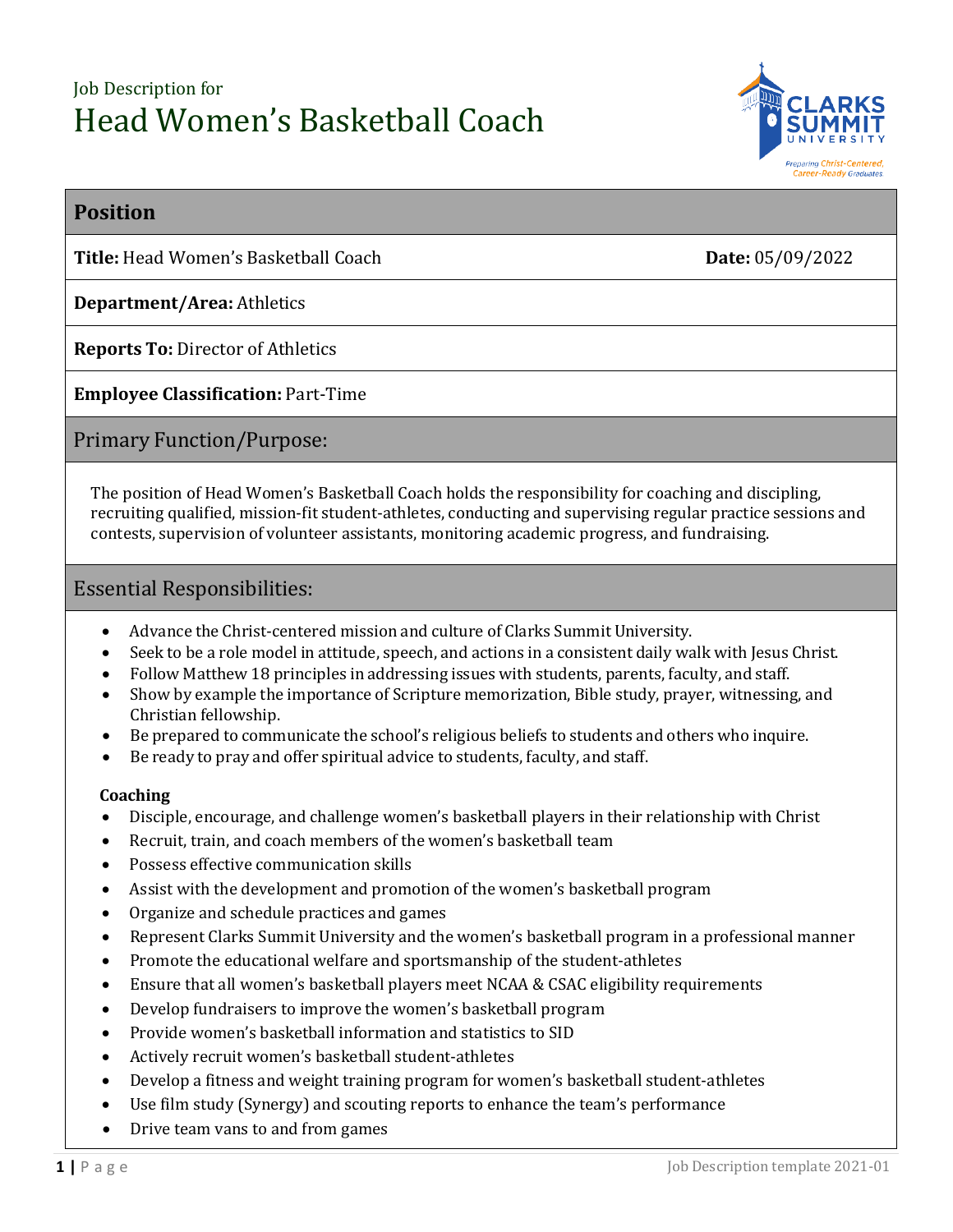## Qualifications:

- Have a personal relationship with Jesus Christ.
- Be committed to furthering Clarks Summit University's mission as a faith-based organization.
- Be willing to submit to and honor the standards outlined in the Employee Handbook.
- Be in complete support of and adherence to Clarks Summit University's Standards of Conduct and Confession of Faith.
- Faithfully attend a local church whose beliefs are in agreement with Clarks Summit University.
- Strong interpersonal skills and the ability to effectively communicate with a wide range of individuals and constituencies in a diverse community.
- Obtains spiritual and professional fulfillment from pursuing excellence in the use of skills and gifts.
- Coaching experience including effective leadership, communication, coaching and recruiting skills is preferred.

## Language Skills:

Ability to read, analyze, and interpret instructions, reports, and correspondence. Ability to write reports, correspondence, and process feedback. Ability to effectively present information and respond to questions from groups of students or individuals. Ability to effectively communicate information one-on-one and in group situations to other employees, students, and/or prospective students.

## Mathematical Skills:

Ability to calculate figures and amounts such as discounts, interest, proportions, percentages, area circumference, and volume. Ability to apply concepts of basic algebra and geometry.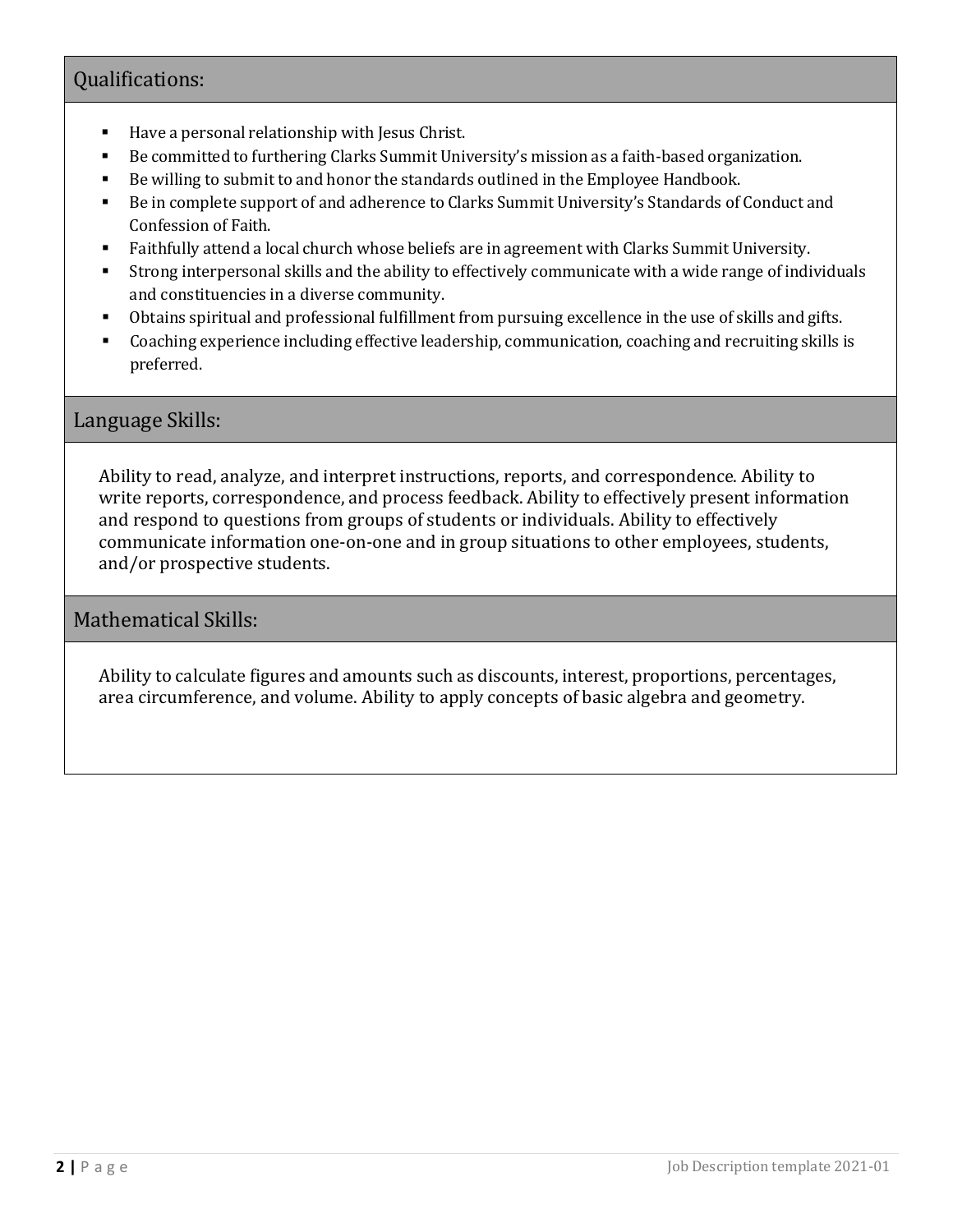## Required Personal Attributes:

### **Team Oriented**

- Displays genuine commitment to the vision and goals of the Office of Student Development and the Institution
- Demonstrates reliability in following through on projects, tasks and commitments made to others
- Takes initiative and goes above and beyond what is expected
- Problem solves in a solution-oriented manner
- Strong desire to be a part of a University with our value of Preparing Christ-Centered, Career-Ready Graduates.

#### **Organizational Skills**

- Manages time well by prioritizing tasks and setting measurable goals<br>• Develops systems for accomplishing work effectively
- Develops systems for accomplishing work effectively

#### **Flexibility/Adaptability**

- Adjusts quickly to changing or unexpected situations and schedules
- Receives and contributes new information, ideas, and strategies to achieve organizational goals
- Is willing to evaluate the priority of each task and team members' requests to adjust accordingly
- Adapts to the varying needs of department members to provide assistance and support when necessary
- Willing to modify approach to tasks based on the unique demands of each situation

#### **Communication**

- Communicates clearly and effectively in a timely manner
- Maintains professional standards in written and telephone communication
- Thinks inclusively about people who need to be informed of important information and issues

#### **Personable**

- Interacts with students, employees, and guests in a friendly manner
- Willingly offers help or assistance to students, staff, or guests
- Treats others with respect, fairness, consistency, and grace
- Is Christ-like in all interactions with team members and student-athletes

#### **Integrity/Honesty**

- Avoids any action, or situation that would give the appearance of unethical, or inappropriate behavior
- Demonstrates the courage to do the right thing in difficult situations
- Holds self and others accountable for meeting high standards of the organization's integrity
- Leads by example through modeling ethical practices and standards

#### **Sensitivity**

- Treats others with respect, fairness, and consistency (e.g., listen to, respect others' views, and ideas)<br>• Demonstrates emnathy and understanding when addressing sensitive issues with others
- Demonstrates empathy and understanding when addressing sensitive issues with others
- Abide by all confidentiality laws put in place for the protection of other

#### **Other Interpersonal Skills**

- High level of effective interpersonal communication skills, both written and verbal plus organization and presentation skills.
- Cultivates strong working relationships with employees and students.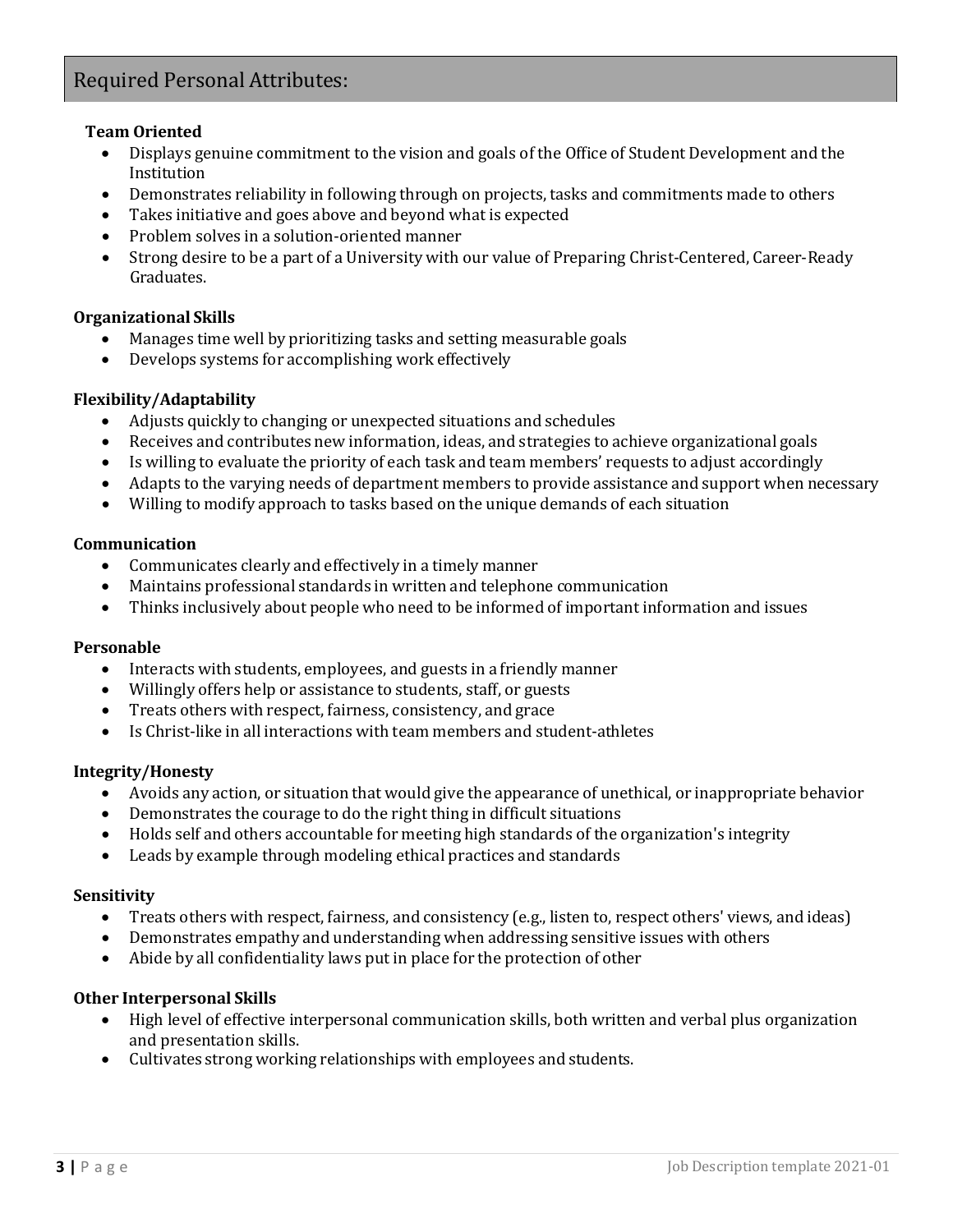## Acknowledgment:

This job description has been designed to indicate the general nature and level of work performed by employees within this classification. It is not designed to contain or to be interpreted as a comprehensive inventory of all duties, responsibilities, and qualifications required of employees assigned.

## Acceptance:

I have read this job description, understand, and accept these duties, and agree to carry out the assigned duties to the best of my abilities in the best interest of Clarks Summit University and my fellow coworkers. I have also read, understand, and will, to the best of my abilities, follow and adhere to the Clarks Summit University management structure, Clarks Summit University's mission, and Clarks Summit University's policies. I will respect those above and under my leadership according to Clarks Summit University Code of Conduct, Code of Ethics, and Doctrinal Statement.

Employee: Direct Manager:

Signature/Date: Signature/Date: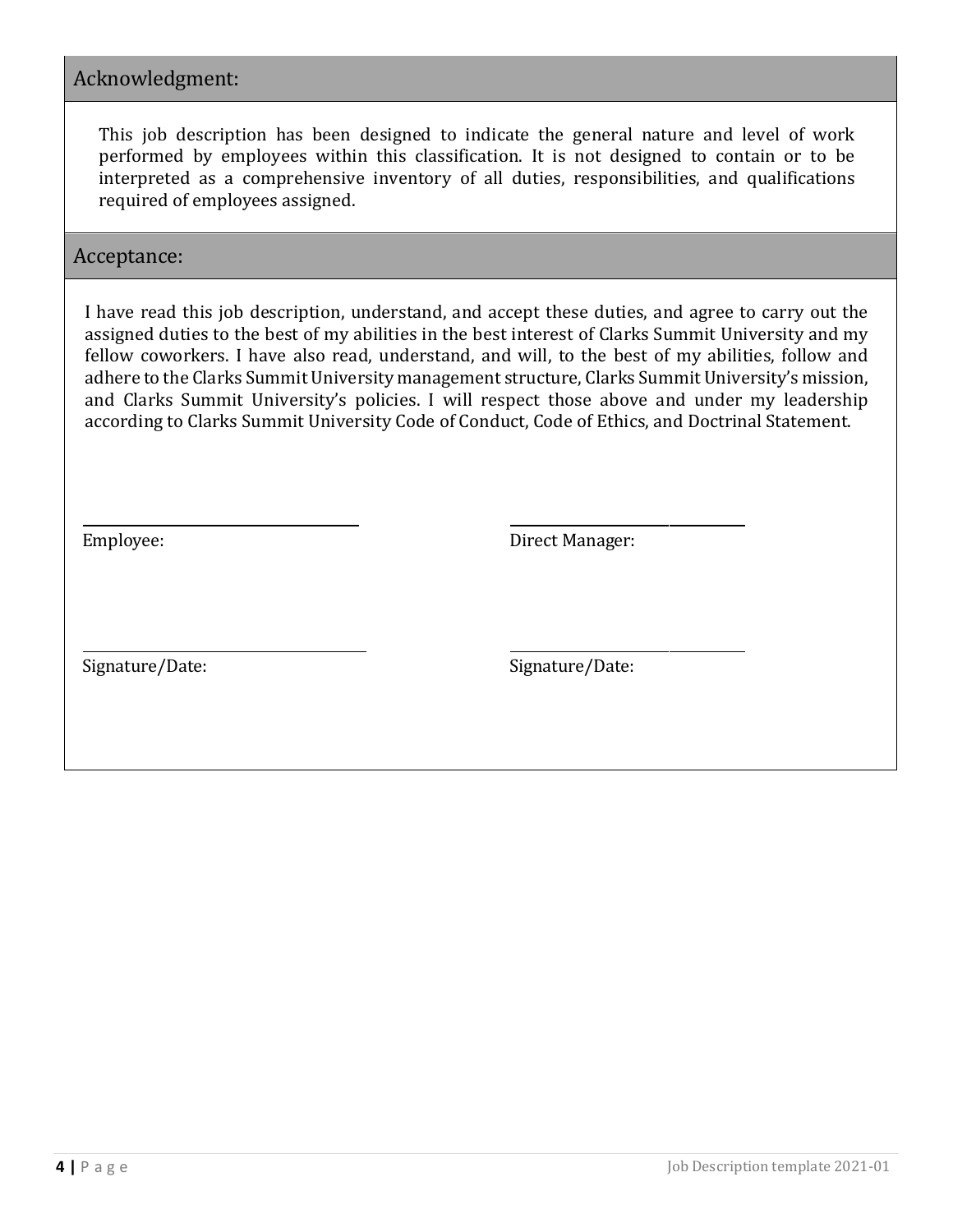# Physical Requirements / Environmental Conditions

How much on-the-job time is spent on the following physical activities? Show the time by checking the appropriate boxes below.

|                                                                                                                                       | <b>Amount of time</b> |             |                |             |
|---------------------------------------------------------------------------------------------------------------------------------------|-----------------------|-------------|----------------|-------------|
|                                                                                                                                       | None                  | Under $1/3$ | $1/3$ to $2/3$ | Over $2/3$  |
| Stand                                                                                                                                 |                       |             |                | $\times$    |
| Walk                                                                                                                                  |                       |             |                | $\boxtimes$ |
| Sit                                                                                                                                   |                       |             |                | $\times$    |
| Use hands to finger, handle or feel                                                                                                   |                       |             |                | $\times$    |
| Reach with hands and arms                                                                                                             |                       |             |                |             |
| Climb or balance                                                                                                                      |                       | IХI         |                |             |
| Stoop, kneel, crouch or crawl                                                                                                         |                       |             |                |             |
| Talk or hear                                                                                                                          |                       |             |                |             |
| Taste or smell                                                                                                                        | $\boxtimes$           |             |                |             |
|                                                                                                                                       |                       |             |                |             |
| Does this job require that weight be lifted or force be exerted? If so, how much and how often? Check<br>the appropriate boxes below. |                       |             |                |             |
|                                                                                                                                       |                       |             |                |             |

|                      |             | <b>Amount of time</b> |                |            |  |
|----------------------|-------------|-----------------------|----------------|------------|--|
|                      | None        | Under $1/3$           | $1/3$ to $2/3$ | Over $2/3$ |  |
| Up to 10 pounds      |             | $\boxtimes$           |                |            |  |
| Up to 25 pounds      |             | $\boxtimes$           |                |            |  |
| Up to 50 pounds      |             | M                     |                |            |  |
| Up to 100 pounds     |             | $\boxtimes$           |                |            |  |
| More than 100 pounds | $\boxtimes$ |                       |                |            |  |
|                      |             |                       |                |            |  |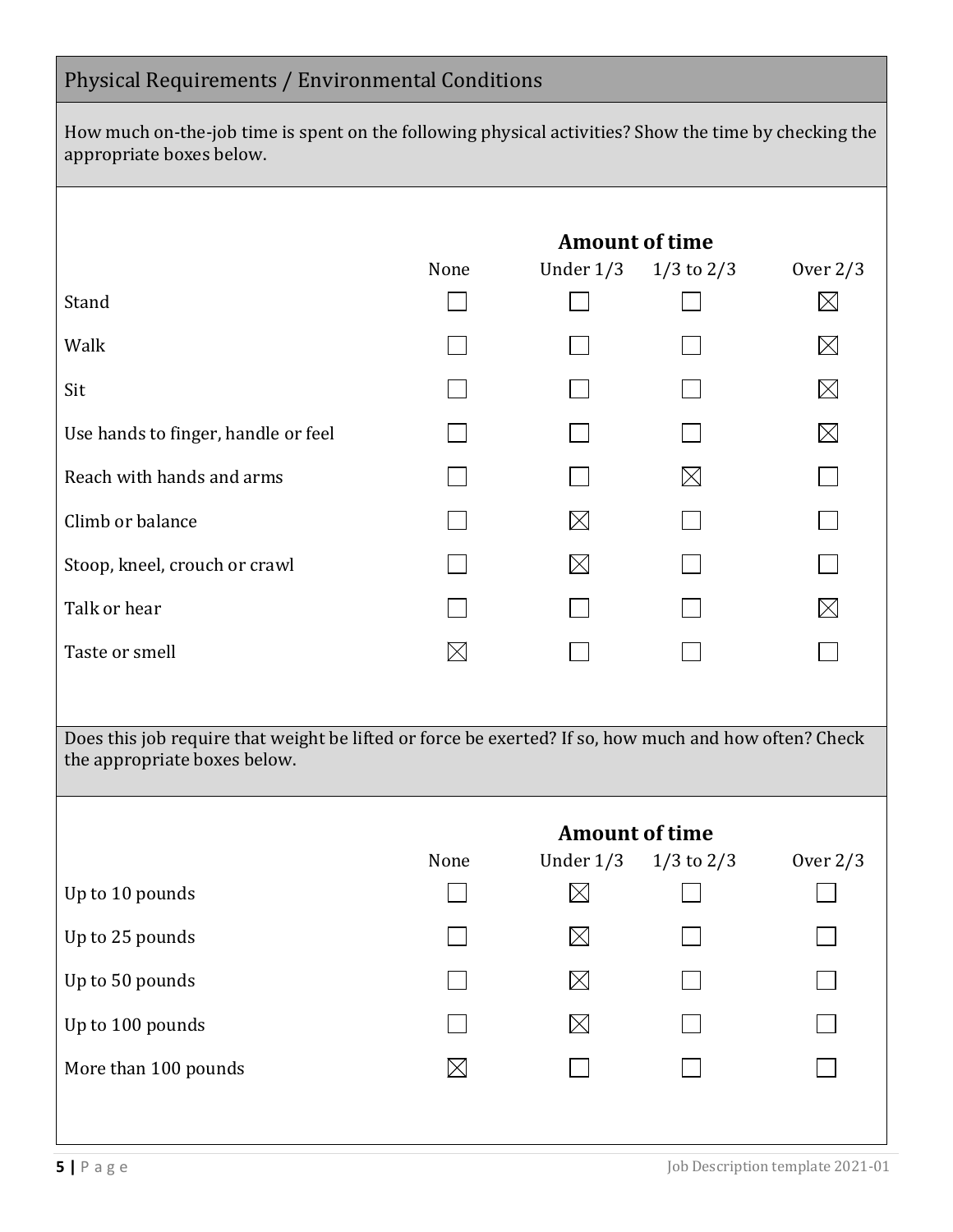Does this job have any special vision requirements? Check all that apply.

 $\boxtimes$  Close vision (clear vision at 20 inches or less)

 $\boxtimes$  Distance vision (clear vision at 20 feet or more)

 $\boxtimes$  Color vision (ability to identify and distinguish colors)

 $\boxtimes$  Peripheral vision (ability to observe an area that can be seen up and down or to the left and right while eyes are fixed on a given point)

 $\boxtimes$  Depth perception (three-dimensional vision, ability to judge distances and spatial relationships)

 $\boxtimes$  Ability to adjust focus (ability to adjust the eye to bring an object into sharp focus)

 $\Box$  No special vision requirements

Make notes on the specific job duties that require the physical demands selected above.

## Work Environment

How much exposure to the following environmental conditions does this job require? Show the amount of time by checking the appropriate boxes below.

|                                       | <b>Amount of time</b> |             |                |            |
|---------------------------------------|-----------------------|-------------|----------------|------------|
|                                       | None                  | Under $1/3$ | $1/3$ to $2/3$ | Over $2/3$ |
| Wet or humid conditions (non-weather) | $\boxtimes$           |             |                |            |
| Work near moving mechanical parts     | $\boxtimes$           |             |                |            |
| Work in high, precarious places       | $\boxtimes$           |             |                |            |
| Fumes or airborne particles           | $\boxtimes$           |             |                |            |
| Toxic or caustic chemicals            | $\boxtimes$           |             |                |            |
| Outdoor weather conditions            |                       |             |                | $\times$   |
| Extreme cold (non-weather)            | $\boxtimes$           |             |                |            |
| Extreme heat (non-weather)            | $\boxtimes$           |             |                |            |
| Risk of electrical shock              |                       |             |                |            |
| Work with explosives                  | $\boxtimes$           |             |                |            |
| Risk of radiation                     | $\boxtimes$           |             |                |            |
| Vibration                             |                       |             |                |            |
|                                       |                       |             |                |            |